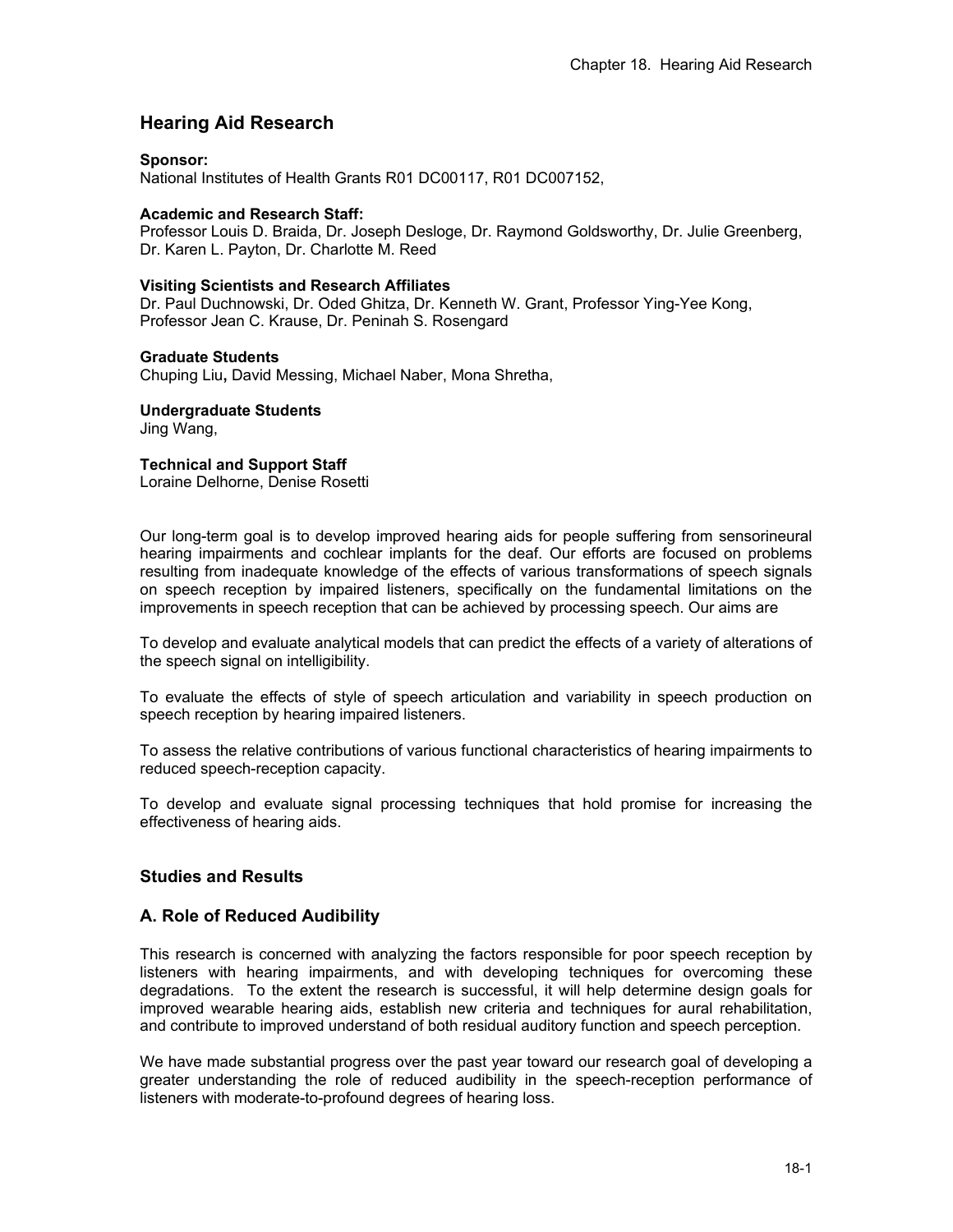### **A-1. Simulations of Sensorineural Hearing Loss**

We have implemented signal-processing algorithms to produce functional simulation of hearing loss in listeners with normal hearing. These algorithms, which have been developed in MATLAB, are based on the combination of two different approaches towards hearing-loss simulation: (a) the addition of a spectrally shaped masking noise to elevate thresholds of a normal-hearing listeners to match those of a given hearing-impaired listener; and (b) the use of multi-band expansion in which level-dependent attenuations are applied to sounds in different frequency bands to map tone levels at the hearing-impaired listener's threshold to the threshold of a normalhearing listener and to mimic the rapid growth of loudness observed in hearing loss. In our current implementation, the use of additive-noise masking is limited to the first 40 dB of hearing loss at a given frequency and the remaining loss is simulated using multi-band expansion. With this combined approach, we are able to simulate hearing loss in the range of mild to profound loss using noise levels and signal presentation levels that do not exceed comfortable listening levels in normal-hearing listeners. Using a 3-alternative, adaptive, forced-choice procedure to measure pure-tone thresholds (implemented in a MATLAB-based platform referred to as AFC), we have been successful in matching the threshold elevations of listeners with severe-toprofound high-frequency and flat hearing losses in listeners with normal hearing.

### **A-2. Speech Testing in Background Noise**

We have developed software for obtaining adaptive measurements of Speech Reception Threshold (SRT) for HINT sentences (Nilsson et al., 1994) as a function of the type of background noise (wideband noise which is either steady-state or square-wave-interrupted at a rate of 10 Hz) and noise level (60 or 80 dB SPL). This procedure measures the Speech-to-Babble (S/B) ratio required for 50%-correct reception of sentences using equivalent lists of phonemically balanced speech materials. Baseline data were obtained on a group of four listeners (three with normal hearing and one with a high-frequency loss above 2000 Hz) to examine the effects of noise type and noise level, repeatability of the S/B measurements, and finally the effects of repeated presentation of the same sentence lists across five test replications. The results indicated (a) averaged over subjects, a 10-dB release of masking for interrupted compared to steady-state noise, (b) less release of masking for the hearing-impaired compared to the normal-hearing subjects, (c) an average standard deviation of roughly 2.0 dB across the five lists presented within a given day on a given condition to a given subject, and (d) minimal effects of learning across the five replications of the experiment.

## **A-3. Signal Processing for Hearing-Aid Simulation**

Signal-processing algorithms have been developed for simulation of two types of hearing-aid processing that will be included in the SRT testing. These processing modes include (a) linear amplification using the revised NAL guidelines for frequency-gain characteristic (Byrne and Dillon, 1986) and (b) multi-band amplitude compression amplitude based on a wide-dynamic range, instantaneous compressive system (Goldstein et al., 2003).

### **A-4. Review of Past Research on the Role of Audibility in Predicting Effects of Hearing Impairment**

Although supra-threshold effects of hearing impairment are widely believed to be related to the decreased resolution on psychoacoustic tasks and the poorer speech-reception abilities of hearing-impaired listeners, the role of reduced audibility itself in explaining the consequences of hearing loss is as yet not completely understood. We have begun work on a comprehensive review of the literature on the effects of hearing loss on performance in psychoacoustic and speech-reception tasks to examine the evidence for supra-threshold deficits. Our review is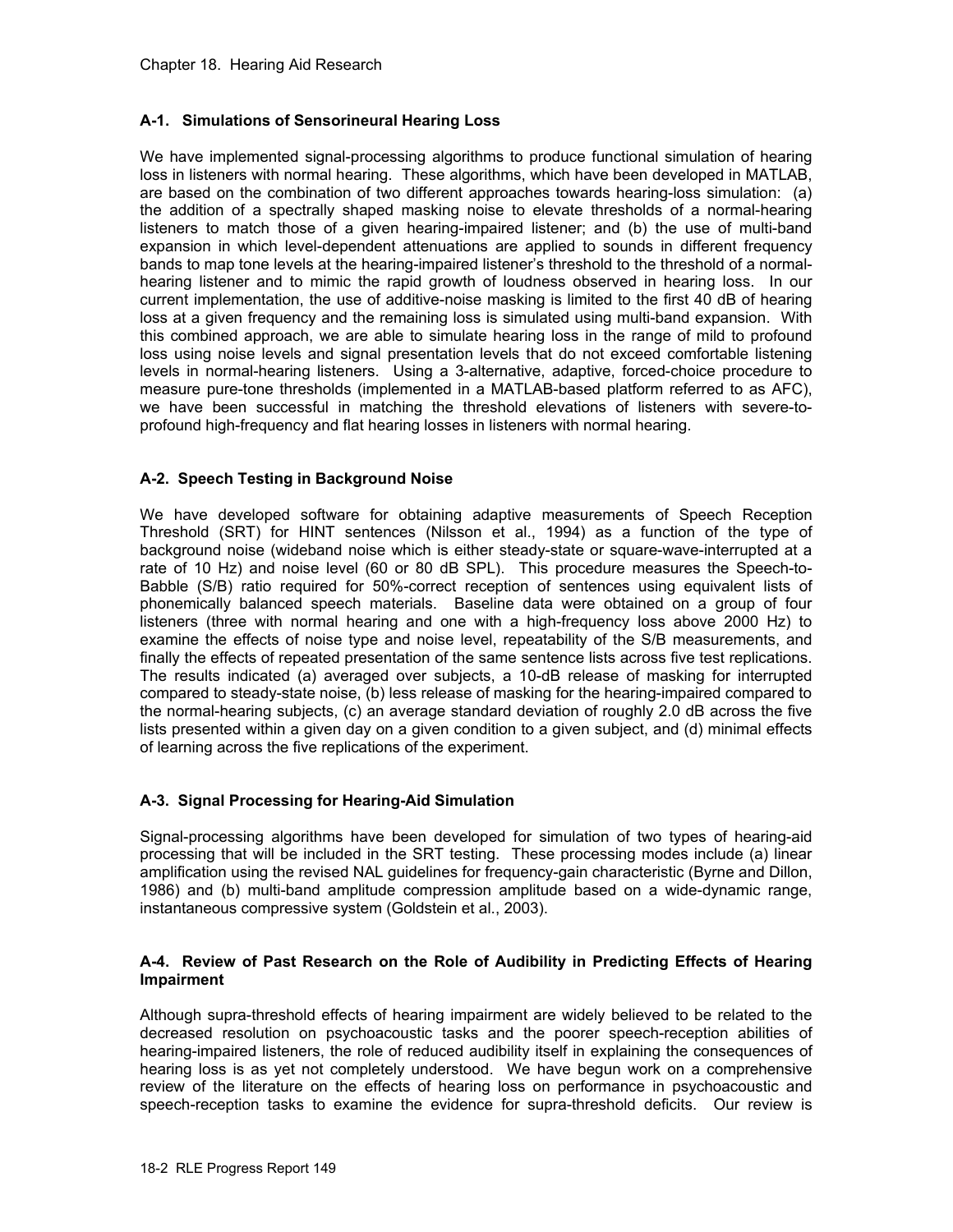organized into five major categories of studies that include (a) temporal resolution, (b) intensity resolution, (c) spectral resolution, (d) speech reception, and (e) correlational studies of speech and psychoacoustic abilities. In evaluating studies in which the performance of normal and hearing-impaired is compared, we will pay particular attention to three variables (audibility, presentation level, and subject age) whose control must be demonstrated before the reduced performance of hearing-impaired listeners can be attributed to supra-threshold factors. Our progress thus far includes the compilation of a working bibliography of over 300 papers in the areas described above and a draft of the first article in this series reviewing research in the area of temporal resolution.

## **B. Models of Speech Intelligibility**

### **B.1 Further Development of the STI and NCM Models.**

Substantial effort was focused on the development of the STI and NCM models for predicting speech reception by cochlear implant users. In particular, a component of the model was developed for comparing speech reception scores across multiple cochlear implant users as well as normal hearing subjects listening to a noise vocoder simulation of cochlear implant sound processing. The developed component is based on an efficiency factor that scales the metric values (Fletcher and Galt, 1950; Fletcher, 1953; Dugal et al., 1980). This efficiency factor was successfully used in the model framework to allow for across subject comparisons and will be investigated in the future for a wider range of subjects.

The speech transmission index (STI) was developed to predict the intelligibility of speech degraded by additive noise and reverberation. Its effectiveness for quantifying the reception of acoustically degraded speech is well established for listeners with normal and impaired hearing. Derivative metrics have been proposed to account for the effects of non-linear speech processing operations. In this work, the ability of STI-derived metrics to predict speech reception for cochlear implant users is investigated for acoustic degradations and for spectral subtraction processing. Speech reception scores were measured for implant users and for subjects with normal hearing listening to a simulation of sound processing for cochlear implants. Acoustic degradation conditions covered a variety of reverberation levels, noise levels, and noise types with differing degrees of modulation. Spectral subtraction conditions explored the effect of a control parameter within the algorithm. The results show the relative effects of acoustic degradations and spectral subtraction processing upon speech reception for implant users. The STI and the novel normalized correlation metric (NCM) were evaluated for their ability to predict measured speech reception. Both metrics perform fairly well, accurately predicting speech reception trends due to noise level, reverberation, and the benefit provided by spectral subtraction.

We submitted an article to the Journal of the Acoustical Society of America titled "Predicting the effect of acoustic degradation and spectral subtraction processing on speech reception by cochlear implant users."

### **B2. Role of Discrimination on Speech Reception Performance**

Preliminary psychoacoustic and speech reception data has been collected for one cochlear implant subject. The data focused on pure tone frequency discrimination, amplitude discrimination, and modulation frequency discrimination. The data will facilitate the decision process towards selecting the important psychoacoustic and speech reception testing battery that will be used in the first MSI experiments involving cochlear implant subjects. Substantial effort was extended on the software control and analysis functions for the collection of this data.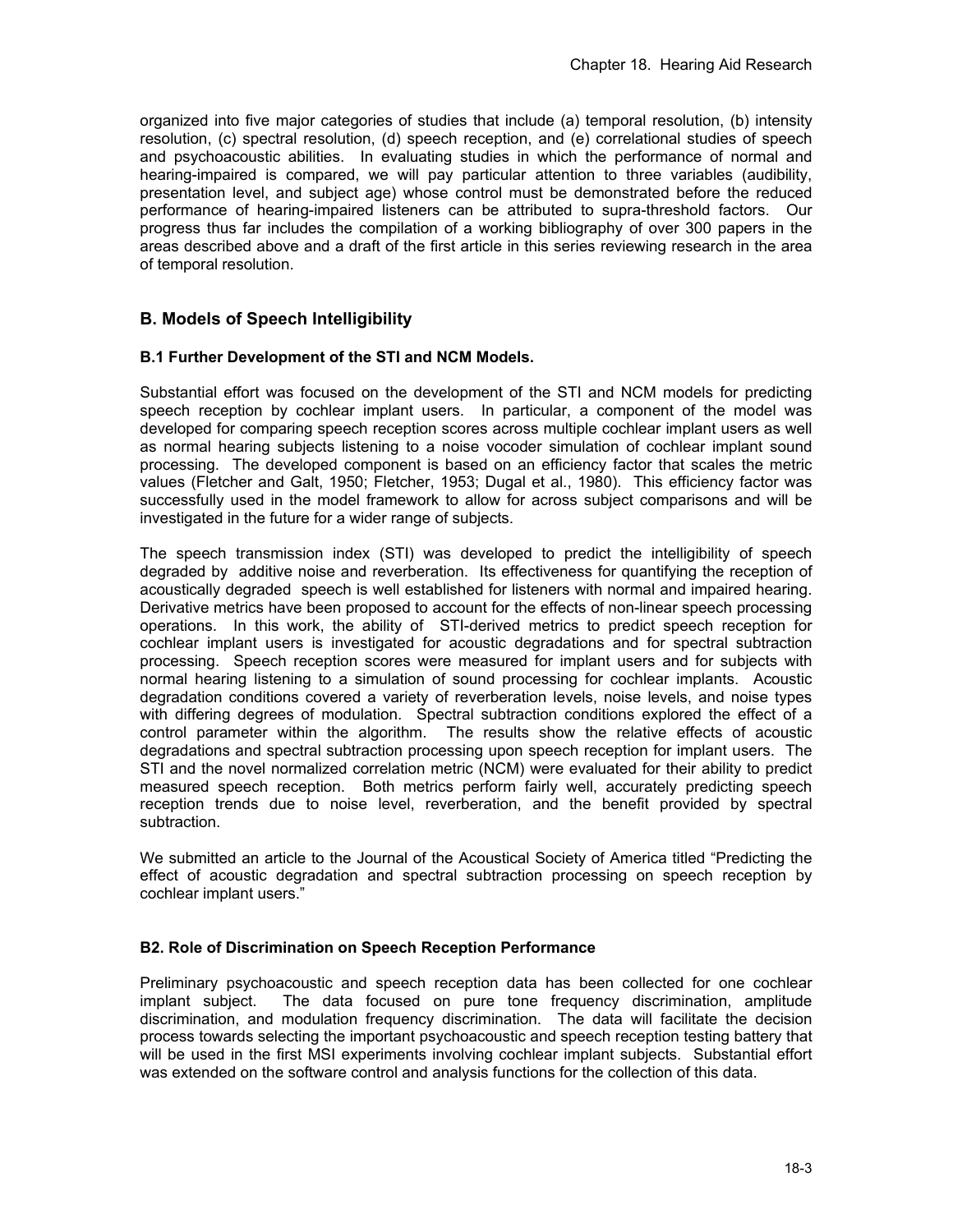Psychoacoustic procedures The testing paradigm used in the preliminary data collection was a two alternative forced choice paradigm with a two down, one up decision rule. Such a paradigm converges to a 70.7% correct response criteria. Selected preliminary data for pure tone frequency discrimination tested at 440, 880, 1760 and 3520 Hz is given in Figure 1.

The stimuli consisted of two tones, a reference and a target. The reference frequency was randomized within a 4 semitone interval. So for the 440 Hz tone, the reference could be between 392 and 494 Hz. The target was always the higher tone. Both the target and reference were 500 ms long with a 200 ms gap between. Note that normal hearing performance on this task for nonmusicians is approximately a quarter of a semitone. The pilot cochlear implant subject of Figure 1 showed relatively poor performance at the higher frequencies.

Selected preliminary data for modulation frequency discrimination tested at 110, 139, 175, and 220 Hz is given in Figure 2. The modulation envelope at the tested frequency was used to modulated an 880 Hz sinusoidal carrier.



**Figure 1:** Pure tone frequency discrimination



**Figure 2**: Modulation frequency discrimination

A two interval AFC paradigm, 2 down 1 up decision rule was again used. Reference is sinusoidally modulated at 100% depth using a modulation frequency within a 4 semitone range. That is, at 110 Hz the modulator could be between 98 and 124 Hz. The target stimuli had a higher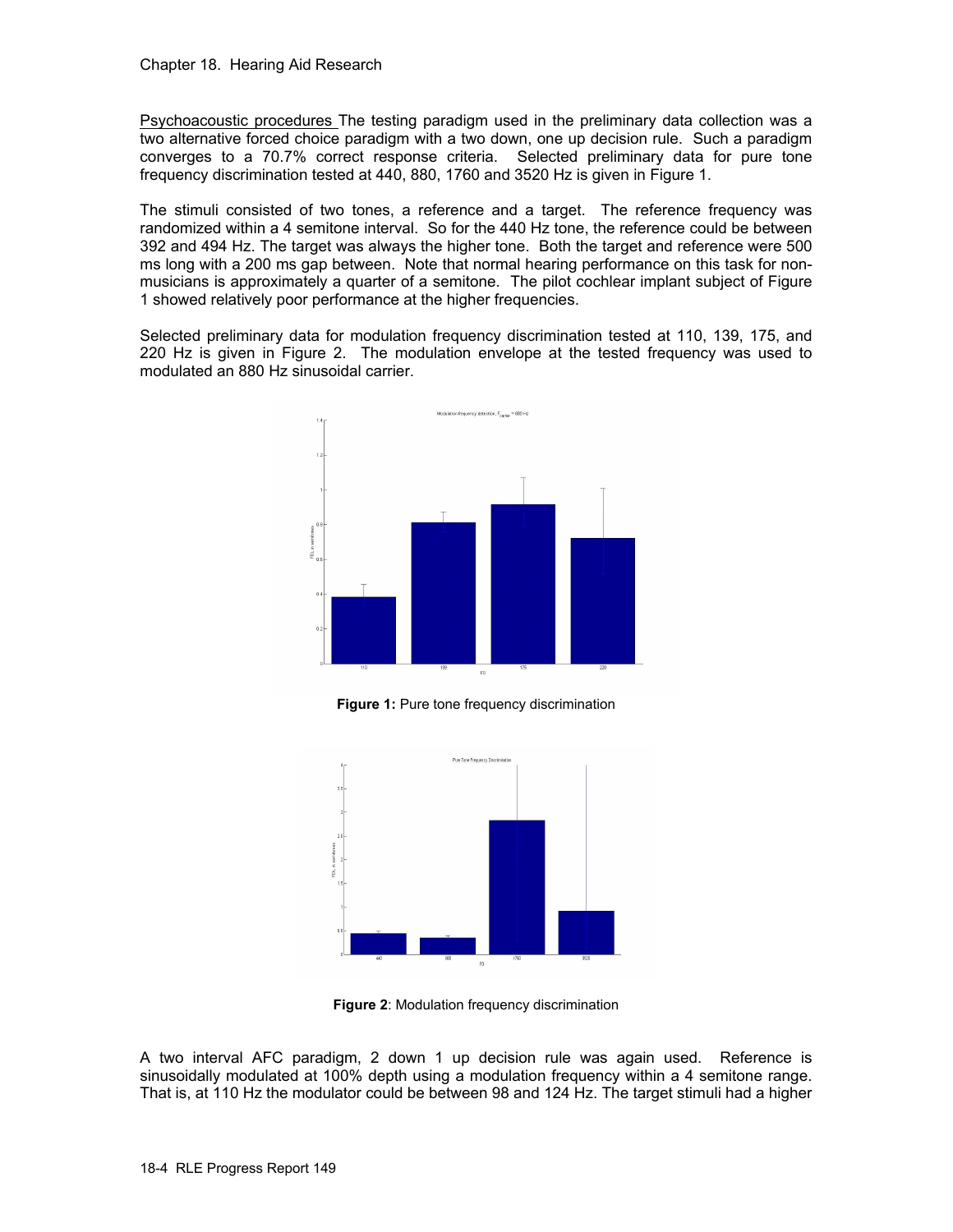modulator, and adaptively converged using standard techniques. No randomization in presentation level was used.

These results clearly indicate a high degree of F0 detection. The subject reports perceptually performing these task using pitch as a percept and not some secondary cue (such as level). That is, decisions are based on a percept of higher and lower pitch as the subject is familiar with the ranking of such a percept.

Speech reception procedures Consonant confusion: A set of consonants recorded at House Ear Institute are used. Figure 3 illustrates the consonant confusion pattern generated using 200 tokens, which amounts to 8 tokens for each of 25 consonants. Both male and female voices used.



**Figure 3:** Consonant confusion.

Average percent correct for above was 65%. Certain confusions, such as 'ARA' versus 'ALA' can be easily interpreted as associated with an inability of the subject to discern differences in the second formant region of the speech signal, and perhaps directly related to the subjects relatively poor ability to detect frequency changes near 1760 Hz (Figure 1). But further testing and anlysis is required to confirm this hypothesis.

Vowel confusion: A set of vowels known as the Hillenbrand corpus recorded at House Ear Institute were used. Figure 4 illustrates the vowel confusion pattern generated using 216 tokens, which amounts to 24 tokens for the 9 tested vowels. Average percent correct was 75%.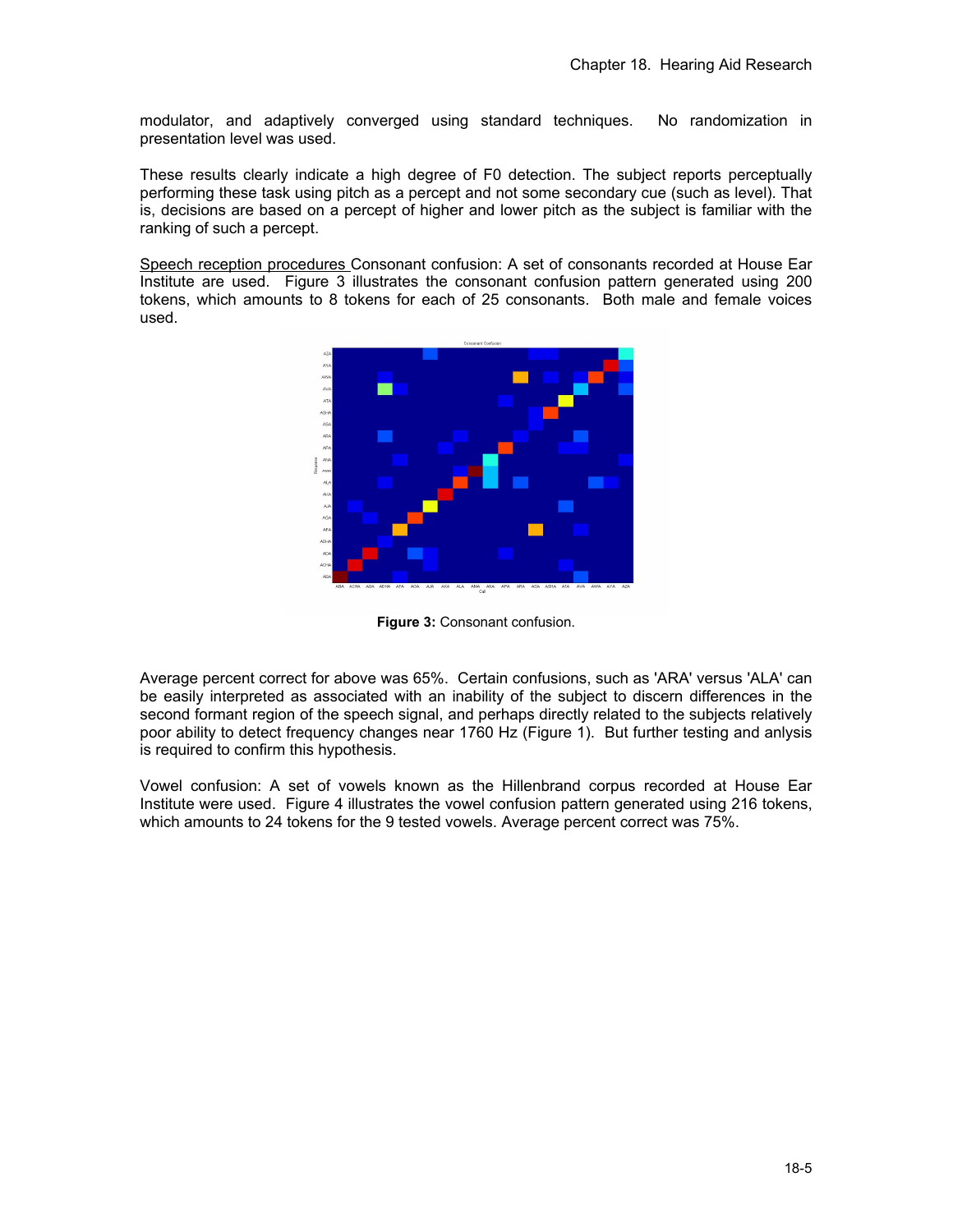

**Figure 4**: Vowel confusion.

Table 1. Phonetic mapping:

| % AE='had'  | $E$ H='head'  | $ER="herd'$   |
|-------------|---------------|---------------|
| % IH='hid'  | $IY = 'head'$ | $OO="hood'$   |
| % OA='hoed' | $UH = 'hud'$  | $UW = 'whod'$ |

### **B.3. General comments**

These psychoacoustic and speech reception tests lay a groundwork for the fundamental problem of the MSI grant which is to correlate observed psychoacoustic and speech reception measures within the STI and NCM models that are in development. Determination of the psychoacoustic measures that are most correlated to speech reception will naturally require substantial testing of numerous cochlear implant users in the following year.

Further, we have made active progress in acquiring necessary hardware to investigate cochlear implant psychoacoustics more directly by generating and streaming specific electrode patterns to implant recipients. The acquisition of this hardware is scheduled for June with several months estimated for developing the required code for controlling the experiments. While the code is being developed for this hardware interface, continued psychoacoustic tests and model development will be actively pursued.

## **B.4. Short- and Long-Time Computation of the Speech-Based STI**

We have begun an investigation into the issue of short-time computation of the speech-based STI and comparison of results with long-term computation results and, for the simple case of additive noise, comparison with short-time SNR. To date, 0 dB SNR and 0 dB SNR plus reverberation acoustic conditions have been considered. The speech-based STI techniques analyzed include an envelope regression method [Ludvigsen, 1990], [Goldsworthy, 2004], a normalized correlation method [Goldsworthy, 2004] and a normalized covariance method [Holube, 1996], [Koch, 1992]. When speech plus noise is considered, all three techniques qualitatively track short-time fluctuations in SNR as seen below in Figs 1 and 2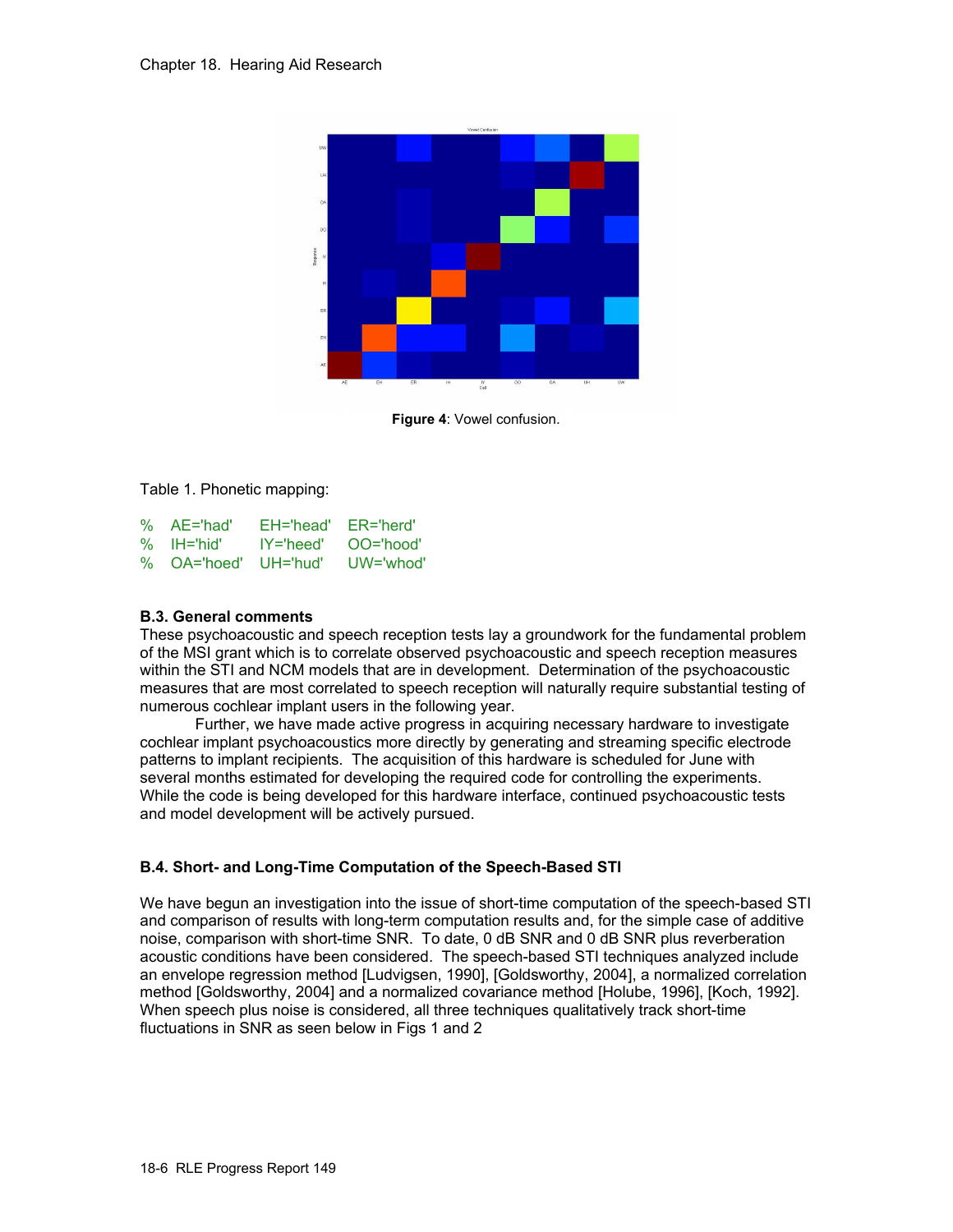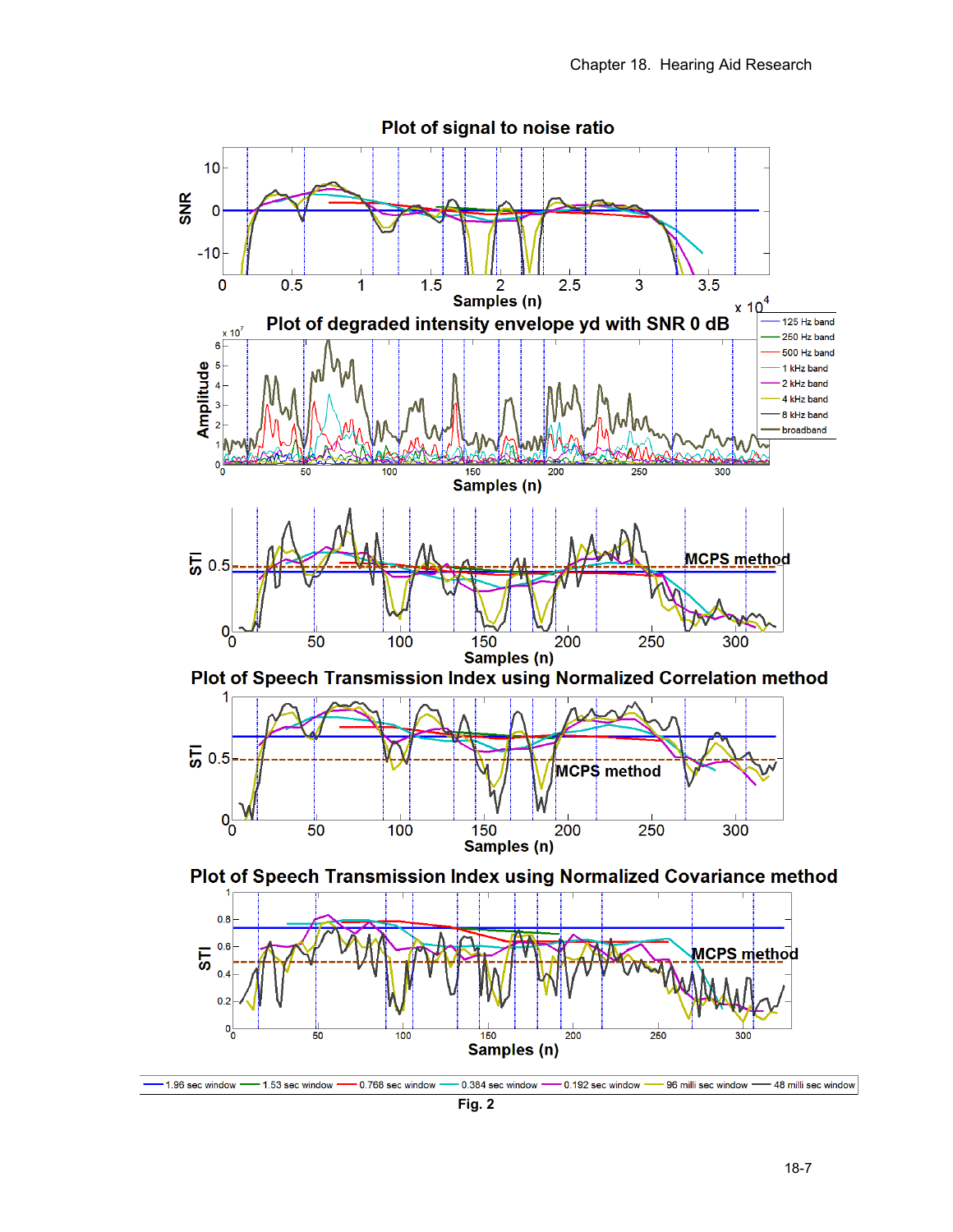As noted in Goldsworthy [2004], the envelope regression method most closely fits the Magnitude Cross Power Spectral (MCPS) method of Payton et al. [2002] for the long term average STI. It also seems to track the short-term changes in RMS most closely.

When noise plus reverberation are used to degrade the speech, the results are more diverse, as shown in Fig. 3 below.



## Plot of degraded intensity envelope yd with SNR 0 dB and reverberation of 0.60 s

In this case, both the Envelope Regression and the Normalized Correlation methods reflect the changes in the intensity envelope of the degraded signal whereas the Normalized Covariance fluctuates in an apparently random manner relative to the degraded stimulus (or the original stimulus for that matter).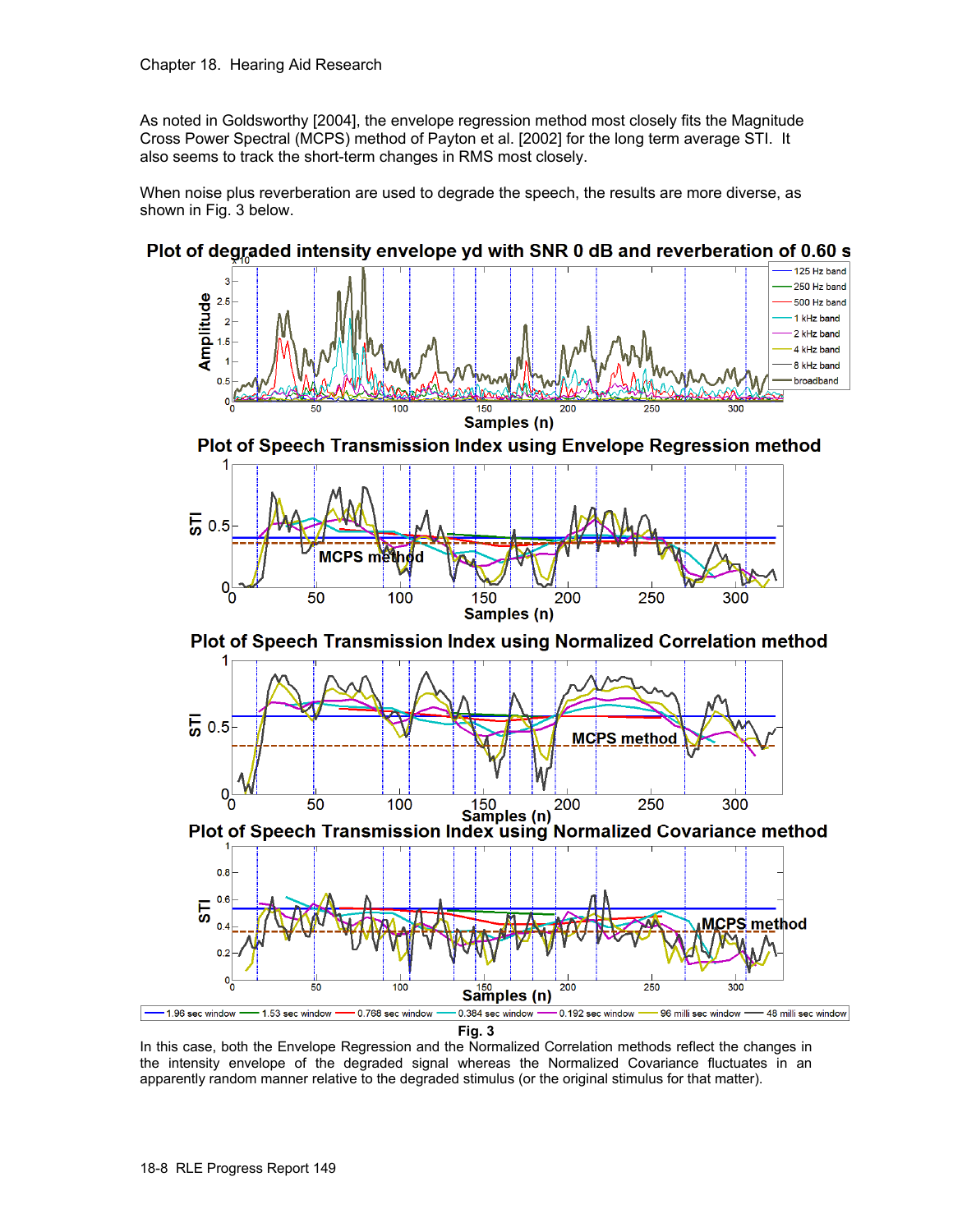### **B.5. Colloaborative Efforts**

We have formalized our collaboration with Dr. Houben of amc.uva in the Netherlands who has collected a large amount of data from hearing-impaired listeners using amplitude compression and linear hearing aids with a wide range of parameter values (e.g. compression ratio, attack and release times, etc). He has sent us samples of his processed and unprocessed speech, along with sufficient information about the presentation levels, listener characteristics, and parameters used for the various conditions. We have begun to run his speech signals through our algorithms.

## **C. Application of Cortical Processing Theory to Acoustical Analysis**

The goal of this research is to develop a machine which will use state-of-the-art non-linear peripheral auditory models (PAM) connected to a perceptually inspired model of template matching to (1) predict phonetic confusions made by normally-hearing listeners, and (2) predict intelligibility of distorted speech generated by passing naturally spoken speech through realistic communication systems.

Success in this project will contribute to and have significance for the following:

Revising models of auditory periphery by including the role of the descending pathway in making the cochlear response to speech sounds robust to degradation in acoustic conditions.

Establishing models of template-matching in the context of human perception of degraded speech. These models will provide guidance to physiological studies of cortical processing. Enabling diagnostic assessment of speech intelligibility by using closed-loop models of the auditory periphery integrated with perception-based template matching.

Improving the performance of automatic speech recognition systems in acoustically adverse conditions.

### **C.1 Peripheral Models of Human Performance**

A closed-loop model of the auditory periphery with efferent-inspired feedback was developed as a front-end in a system designed to predict human consonant confusions, under a variety of acoustic distortions. A template-matching operation was developed to serve as the back-end component, identifying an input pattern generated by the peripheral model by matching it against internal templates. Our approach was to tune the peripheral auditory model first, by means of a psychophysical task designed to reduce errors due to the back-end to a minimum (phone discrimination). To do so, we collected data from 9 human subjects. Each subject was presented a 2AFC DRT test based on real speech with noise and then a DRT test based on synthetic speech with noise. The results of these tests allowed us to optimize the parameters of the frontend system and tune the system to mimic human performance. Mimic results were evaluated using Chi-squared contingency table analysis per acoustic dimension to test for significant differences between human and machine performance. Data is currently being collected for a phone identification task with human subjects. The results of these tests will allow us to optimize the back-end template-matching operation.

### **References**

Goldsworthy, R. and J. Greenberg (2004). "Analysis of speech-based speech transmission index methods with implications for nonlinear operations." J. Acoust. Soc. Am. 116(6): 3679-3689.